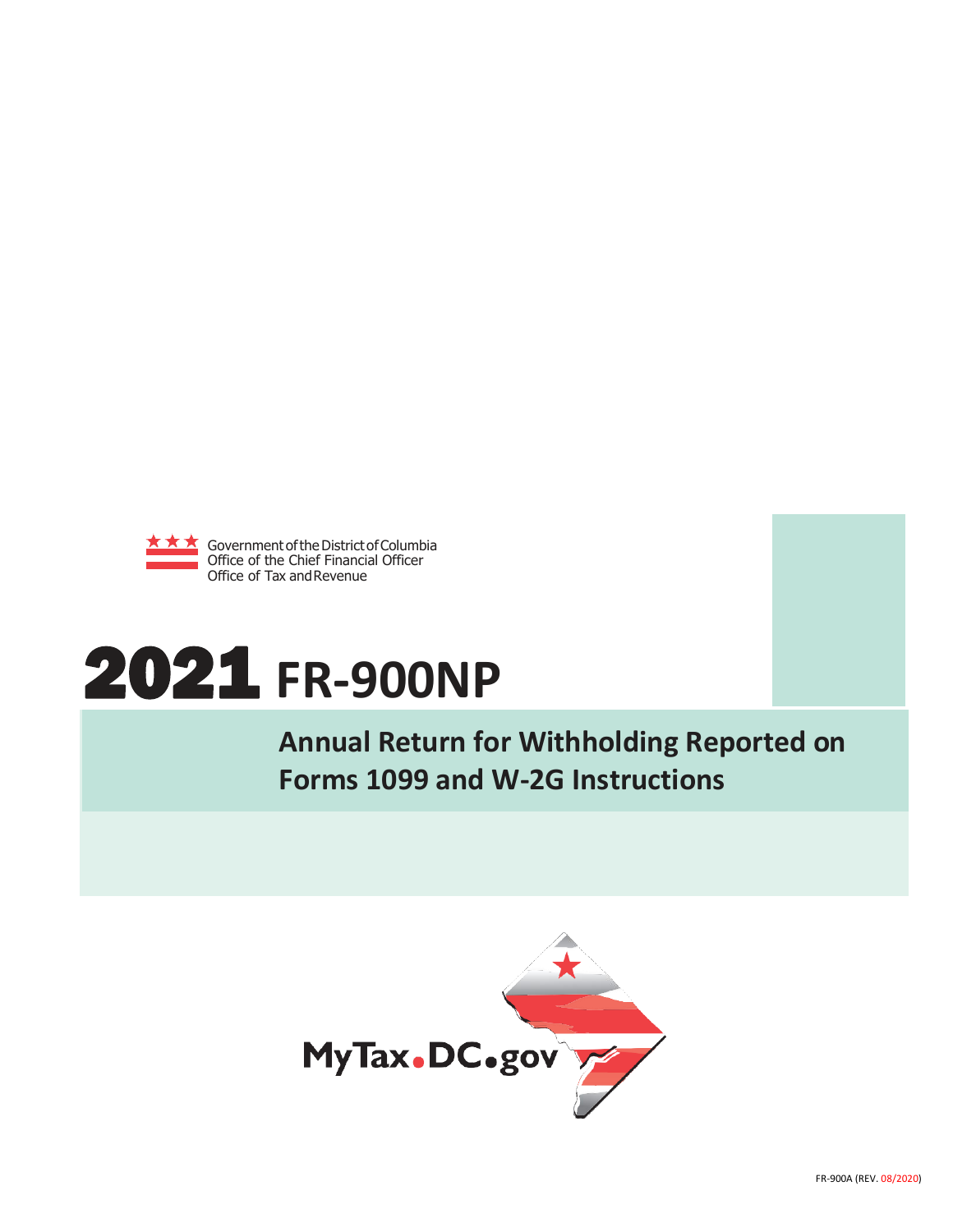# **Instructions for FR-900NP**

(Rev. August 2020) **Annual Return for Withholding Reported on Forms 1099 and W-2G**

# **Future Developments**

For the latest information related to FR-900NP and its instructions, after publishing, go to MyTax.DC.gov.

# **What's New**

If you make a payment using the FR-900P, Withholding Payment Voucher and are filing a FR-900NP, the non-wage oval must be selected on the FR-900P voucher form.

# **Reminders**

Dishonored Payments **-** Make sure your check or electronic payment will clear. You will be charged a \$65 fee if your check or electronic payment is not honored by your financial institution and returned to the Office of Tax and Revenue (OTR).

Federal Employer Identification Number (FEIN) is required and is the only acceptable tax identification number. Beginning with tax year 2017, a Social Security Number (SSN) is no longer allowed.

You are also required to file even when you submit your payment via ACH Credit. There is a new option to indicate a third-party designee name and phone number.

If there is an overpayment situation, there are two options (1) credit carry forward and (2) send a refund. Select only one option. Failure to select an option or completing both options will result in credit carry forward. Refunds will be issued by paper check once approved.

If your tax professional, financial institution, payroll service, or other trusted third-party makes electronic payments on your behalf, ensure your payments are made by the  $20<sup>th</sup>$  of the month. Note that if your payment exceeds \$5,000 per period, you must pay electronically.

You are responsible to ensure that tax returns are filed, and deposits and payments are made, even if you contract with a third party to perform these acts. You remain responsible if the third party fails to perform any required action.

**Do not use** the FR-900NP to report wage withholding. Register and report these types of withholdings on Form FR900Q.

The FR-900P, Payment Voucher for Withholding Tax is available if you do not use an electronic payment method.

If you discover an error on a previously filed Form FR-900NP, make the correction by indicating that it is an amended return.

# **General Instructions**

Form FR-900NP is used to report withheld District of Columbia (DC) income tax from nonpayroll payments. Non-payroll payments include:

- Pensions (including distributions from tax-favored retirement plans;
- Military retirement;
- Gambling winnings;
- Voluntary withholding on certain government payments;
- Backup withholding.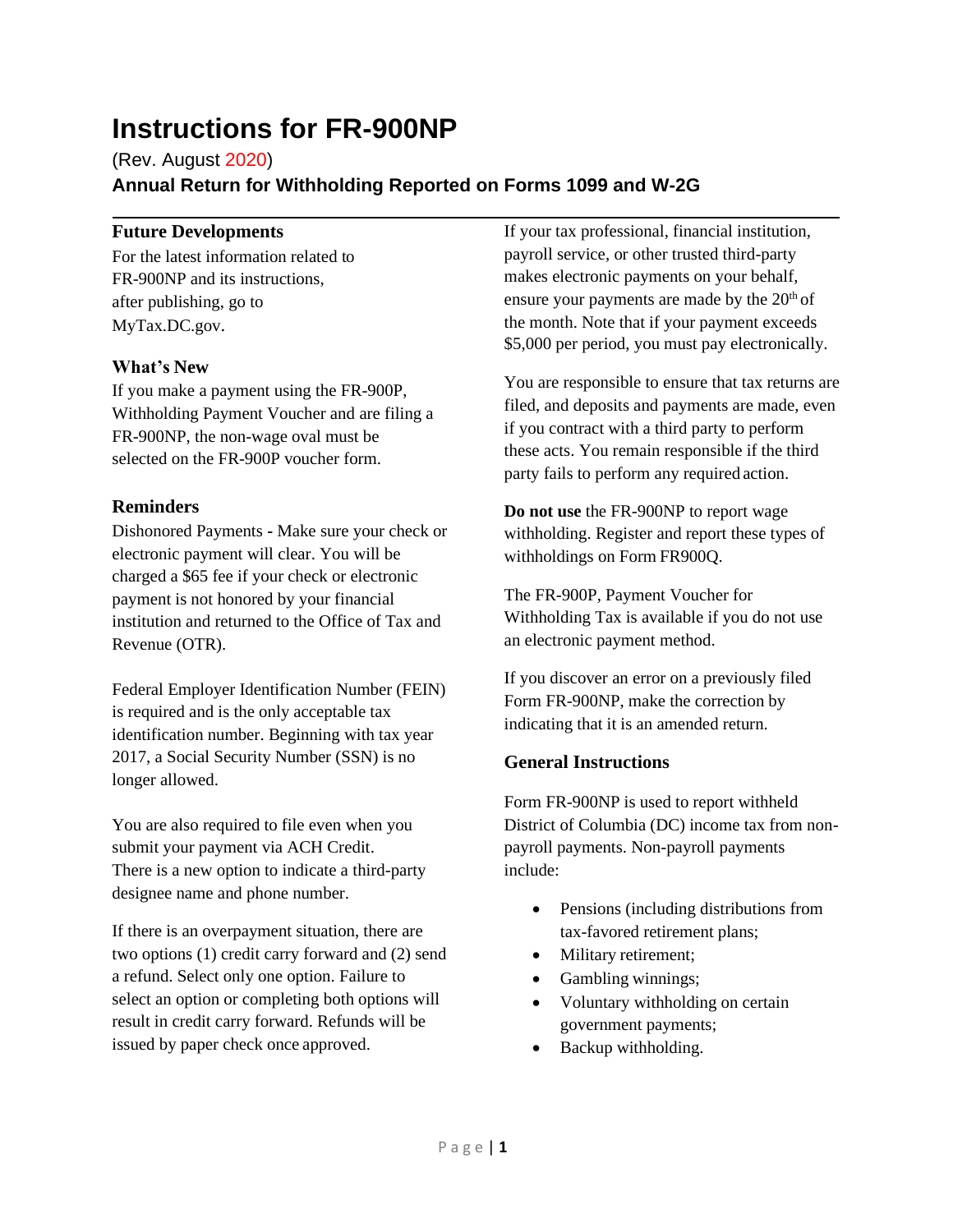In addition, the District requires withholding at the highest DC income tax rate (currently 8.95%) for DC residents on lump-sum distributions from retirement accounts or retirement plans but not including:

- (a) Any portion of a lump-sum payment that was previously subject to tax;
- (b) An eligible rollover distribution that is affected as a direct trustee to trustee transfer;
- (c) A rollover from an individual retirement account to a traditional or Roth individual retirement account that is affected as a direct trustee to trustee transfer. This is applicable for distributions after December 31, 2011.

The terms "retirement account" or "retirement plan" mean:

- a. A qualified employee plan;
- b. A qualified employee annuity plan;
- c. A defined contribution plan;
- d. A defined benefit plan;
- e. A tax-sheltered annuity plan;
- f. An individual retirement account;
- g. Any combination of the plans and accounts listed; or
- h. A similarly situated plan as defined by the Internal Revenue Code.

Report all DC income tax withholding from non-payroll payments or distributions annually on one Form FR-900NP. Do not file more than one FR-900NP for any calendar year unless it is an amended return.

You must be registered with DC online using the FR-500, Combined Registration Application for Business DC Taxes/Fees/Assessments prior to filing a FR-900NP. If you are filing your tax return or paying the DC taxes electronically, a valid FEIN is required at the time the return is filed or the payment is made. If a valid FEIN is

not provided, or you are not registered with DC the return or payment will not be processed. This may result in penalties.

OTR requires you to make your payments on a weekly, semi-weekly or monthly basis, and report on an annual basis. Deposits are due by January 20<sup>th</sup> for the preceding calendar year. However, you can make payments on a weekly, semi-weekly or monthly basis. If a payment is required to be made on a day that is not a business day, the payment is timely if it is made by the close of the next business day. A business day is any day other than a Saturday, Sunday, or District legal holiday.

You are responsible to ensure that tax returns are filed, and deposits and payments are made, even if you contract with a third party to perform these acts. You remain responsible if the third party fails to perform any required action. Please be sure your third party has your withholding account number in addition to your FEIN. The number must be used to ensure payments are properly applied to your account.

If you go out of business or stop paying wages to your employees during the year, you must file a final return at the time you cease business operations. Indicate your final return by completing the "if you do not have to file returns in the future, fill in here and enter below date final payments made" located in the upper righthand corner of the FR-900NP.

You are responsible for filing and submitting the withheld amounts on time. You may file using a computer-prepared or computer-generated substitute form, provided the form is approved in advance by OTR. If mailing the return with a payment, make the check or money order (US dollars) payable to the DC Treasurer. Write your FEIN, withholding account number, FR-900NP, and the tax year on the payment and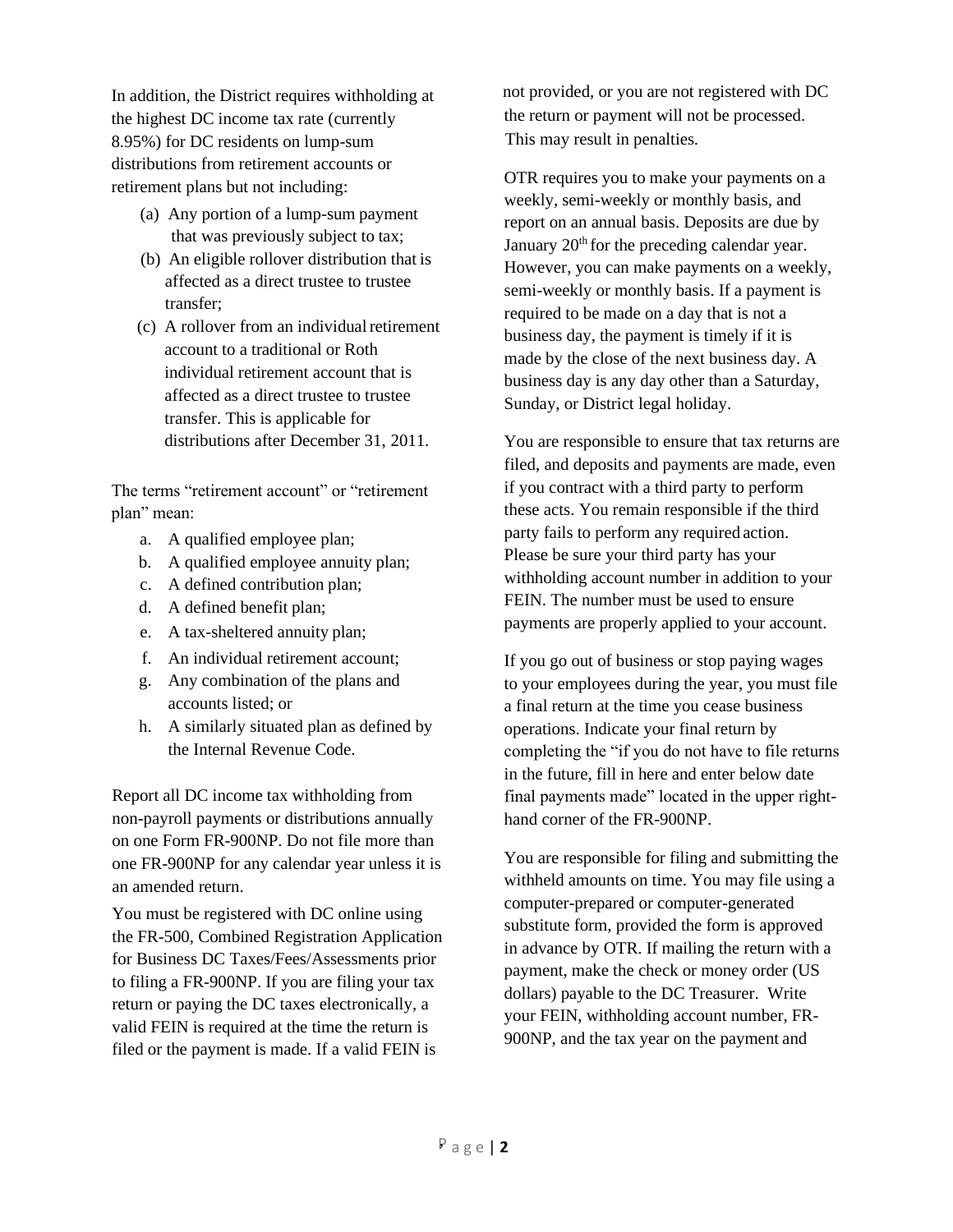**completing the withholding tax return**.

submit with the FR-900P. If mailing a return send your return and/or payment to:

> Office of Tax and Revenue PO Box 96385 Washington, DC 20090-6385

# **When to File Form FR-900NP**

For 2021, file Form FR-900NP by January 31. File the FR-900NP only once unless you are filing an amended return. If you file electronically, do not file a paper FR-900NP.

# **How Should You Complete FR-900NP?**

Unless you are filing electronically, type or print your FEIN, withholding account number, and name and address in the spaces provided. Do not use an SSN or Individual taxpayer identification number (ITIN). Enter the business legal name.

#### **Taxpayer Identification Number (TIN)**. You

must have a TIN, whether it is a Federal Employer Identification Number (FEIN), Social Security Number (SSN), Individual Taxpayer Identification Number (ITIN) or Preparer Tax Identification Number (PTIN). For businesses filing withholding taxes, you should have only one FEIN. If you do not have a FEIN, you may apply for one online. On Go to IRS.gov and enter "EIN" in the search box. If you are filing your tax return electronically, a valid FEIN is required at the time the return is filed. Always be sure the FEIN on the form you file exactly matches the FEIN the IRS assigned to our business.

#### **Withholding Account Number.**

The account number must be the number that was provided by OTR when you registered. **Omission of the account number will cause delays in processing your return. Taxpayers are responsible for providing their assigned OTR account number to your tax professional, financial institution, payroll service, or other trusted third-party that are**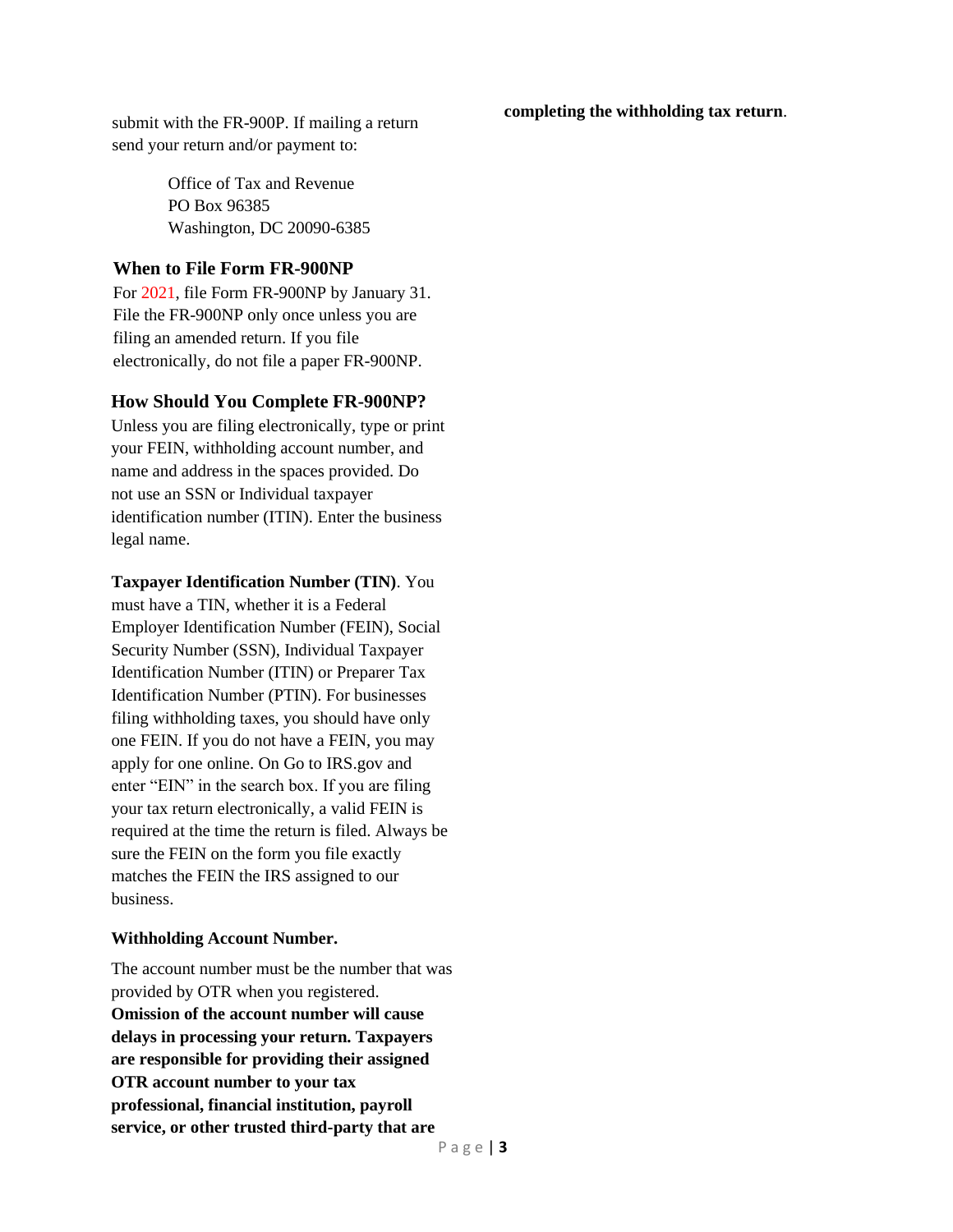# **Specific Instructions:**

- 1. Enter the DC income tax withheld this year on nonwage payments (1099/W-2G). Do not enter dollar signs and decimal points. Enter dollars to the left of the pre-printed decimal point and cents to the right of it. If you were not required to withhold, leave this line blank.
- 2. Enter the total payments for the year. Enter dollars to the left of the preprinted decimal point and cents to the right of it. If you were not required to withhold, leave this line blank.
- 3. Balance Due. If Line 1 is greater than Line 2, subtract Line 2 from Line 1. DO NOT MAKE AN ENTRY ON BOTH LINES 3 AND 4. You may pay the amount on Line 3 by EFT, credit card, debit card, check/money order (US dollars). For ACH credit, follow the DC EFT guide available on the website.
- 4. Overpayment. If Line 2 is greater than Line 1, subtract Line 1 from Line 2. If your payments are more than the amount for the quarter, you can choose to have DC apply it to your next return or issue a refund. Check only one box. If you do not

check either box or if you check both boxes, we will apply the overpayment to any past due tax account that is shown on your record or apply it to the next period.

5. Enter monthly summaries of amounts withheld during the year. Enter dollars to the left of the pre-printed decimal point and cents to the right of it. If you were not required to withhold, leave this line blank.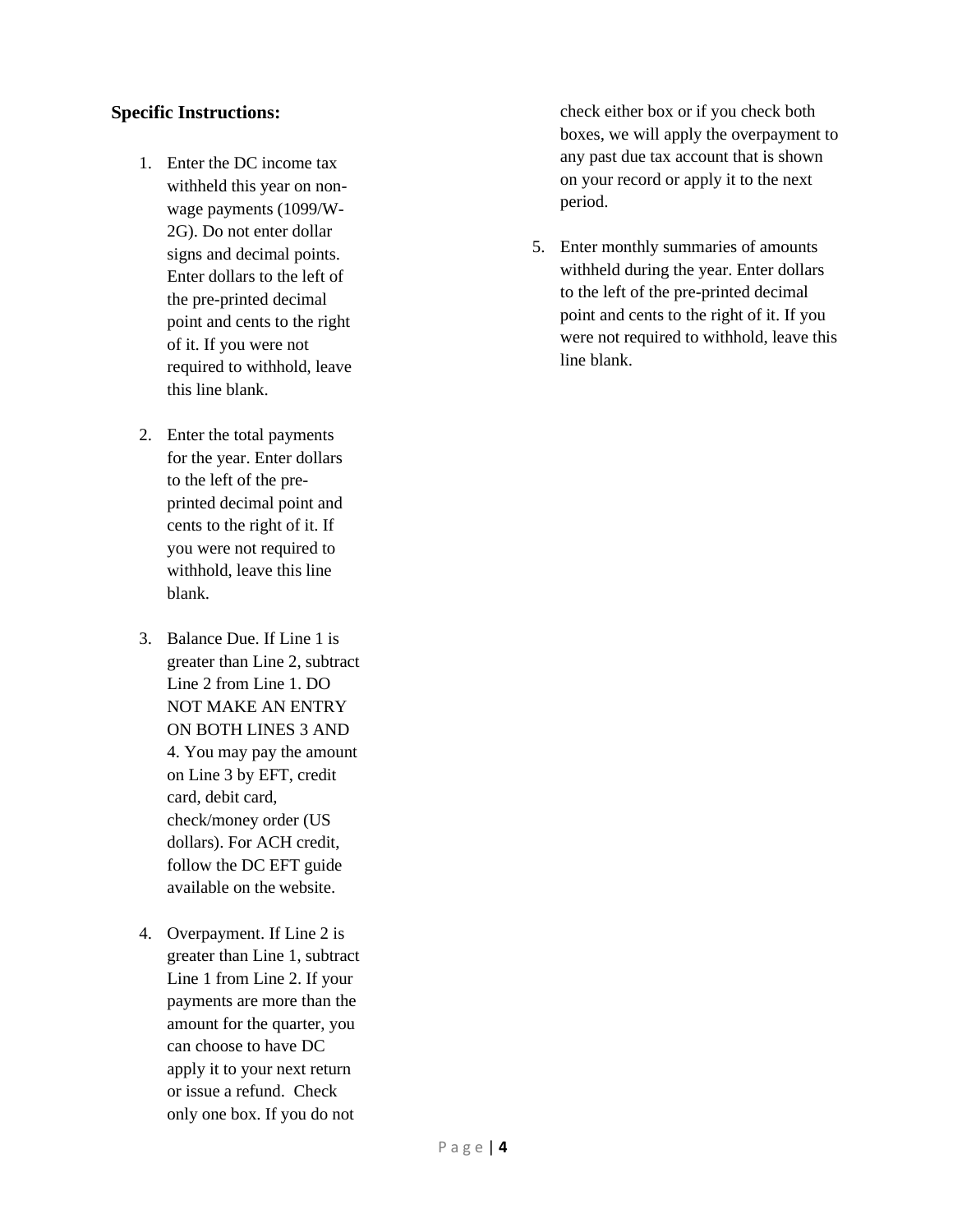6. **Sign Here** Complete all information and sign FR-900NP. A paid preparer must sign FR-900NP and provide the information in the Paid Preparer section if the preparer is not an employee of the filing entity. The preparer must give you a copy of the return. If you are a paid preparer, enter your Preparer Tax Identification Number (PTIN) in the space provided.

# **Third-party Designee**

If you want to allow an employee, a paid tax preparer, or another person to discuss your FR-900NP with DC, check the 'yes' box. Enter the name and phone number of the specific person to speak with – not the name of the firm that prepared your tax return. By checking 'yes' you authorize DC to talk to the person you named (your designee) about any questions we may have while we process your return. You also authorize your designee to do all the following:

- Give us any information that is missing from your return.
- Call us for information about processing your return.
- Respond to certain DC notices that you have shared with your designee about math errors and return preparation. DC will not send notices to your designee.

You are not authorizing your designee to bind you to anything (including additional tax liability) or to otherwise represent you before DC. The authorization will automatically expire one (1) year from the due date for filing your FR900A. If you or your designee want to terminate the authorization, write to the DC OTR.

# **Penalties and Interest**

OTR will charge:

• A penalty of 5% per month if you fail to file a return or pay any tax due on time. It is computed on the unpaid tax for each month or fraction of a month, that the return is not filed, or the tax is not paid. It may not exceed an additional amount equal to 25% of the tax due;

• A 20% penalty on the portion of an underpayment of taxes if attributable to negligence. Negligence is failure to make a reasonable attempt to comply with the law or to exercise ordinary and reasonable care in preparing tax returns without the intent to defraud. One indication of negligence is failure to keep adequate books and records;

• Interest of 10% per year, compounded daily, on a late payment;

• A one-time fee to cover internal collection efforts on any unpaid balance. The collection fee assessed is 10% of the tax balance due after 90 days. Payments received by the OTR on accounts are first applied to the collection fee, then to penalty, interest and tax owed; • A civil fraud penalty of 75% of the underpayment which is attributable to fraud (see DC Official Code §47-4212).

#### **Criminal Penalties**

You will be penalized under the criminal provisions of the DC Official Code, Title 47 and any other applicable penalties, if you are required to file a return or report, or perform any act and you:

• Fail to file the return or report timely. If convicted, you will be fined not more than \$1,000 or imprisoned for not more than 180 days, or both, for each failure or neglect;

• Willfully fail to file the return or report timely. If convicted, you will be fined not more than \$1,000 or imprisoned for not more than 180 days, or both;

• Willfully attempt to evade or defeat a tax; willfully fail to collect, account for, or pay a tax or willfully make fraudulent or false statements.

Corporate officers may be held personally liable for the payment of taxes owed to DC.